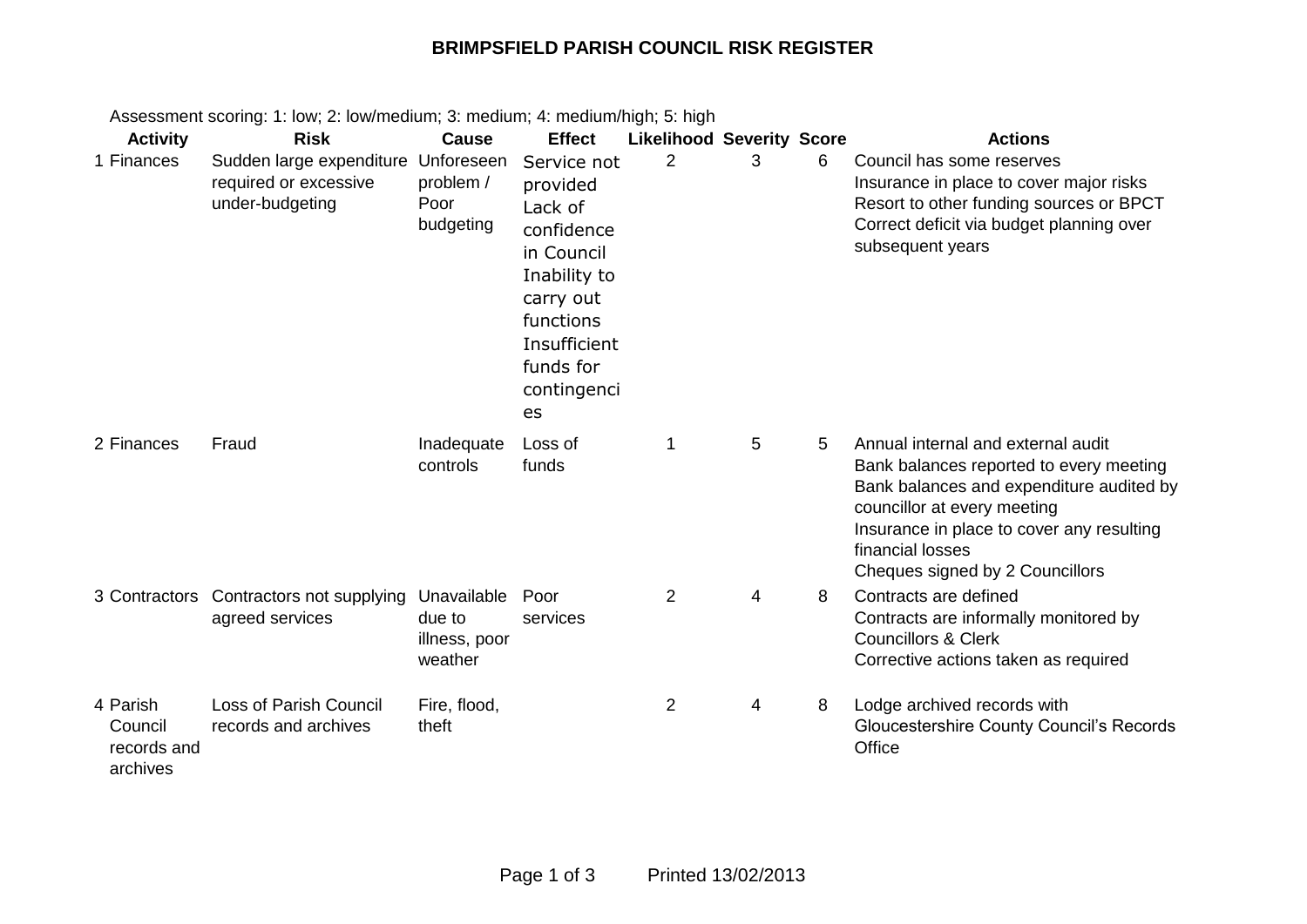## **BRIMPSFIELD PARISH COUNCIL RISK REGISTER**

| <b>Activity</b>                     | <b>Risk</b>                               | Cause                                                                      | <b>Effect</b>                                                                                                    | <b>Likelihood Severity Score</b> |                 |                 | <b>Actions</b>                                                                                                                                                                      |
|-------------------------------------|-------------------------------------------|----------------------------------------------------------------------------|------------------------------------------------------------------------------------------------------------------|----------------------------------|-----------------|-----------------|-------------------------------------------------------------------------------------------------------------------------------------------------------------------------------------|
| 5 Records                           | Loss of documents on<br>Clerk's computer  | Computer<br>crash, fire,<br>flood, theft                                   | Loss of<br>records,<br>agreed<br>actions                                                                         | 2                                | 4               | 8               | Back-up copies of documents onto<br>portable hard drive and store away from<br><b>PC</b><br>Minutes kept as hard copies and copied to<br>all councillors                            |
| 6 Clerk to the<br>Parish<br>Council | Unavailability                            | Resignation, Work of the<br>illness etc                                    | Parish<br>Council<br>cannot be<br>carried out                                                                    | $\overline{2}$                   | $5\phantom{.0}$ | 10 <sup>°</sup> | Urgent work carried out by the Chairman<br>and other Parish Councillors.<br>Contact the GAPTC about availability of<br>temporary cover                                              |
| 7 PC<br>Meetings                    | Accommodation<br>unavailable for meetings | Damage to<br>village hall                                                  | Meeting<br>room<br>unavailable                                                                                   |                                  | 2               | $\overline{2}$  | Use nearby village hall or similar amenity                                                                                                                                          |
| of Parish<br>Council                | 8 Membership Vacancies in membership      | Resignation,<br>retirement,<br>insufficient<br>nominations<br>at elections | Meetings<br>cannot take<br>place due to<br>be being<br>inquorate                                                 | $\overline{2}$                   | $5\phantom{.0}$ | 10              | Identify, on an unofficial basis, local<br>residents who might be interested in<br>becoming members of the Parish Council                                                           |
| 9 Assets                            | Damage                                    | Vandalism,<br>Accident,<br>storm                                           | High cost of<br>repair<br>Loss of<br>Assets<br><b>Disruption</b><br>Damage to<br>public<br>property or<br>person | 3                                | 4               | 12              | Insurance cover<br>Maintain an up to date register of assets<br>Regular maintenance arrangements for<br>physical assets<br>Annual review of risk and adequacy of<br>insurance cover |